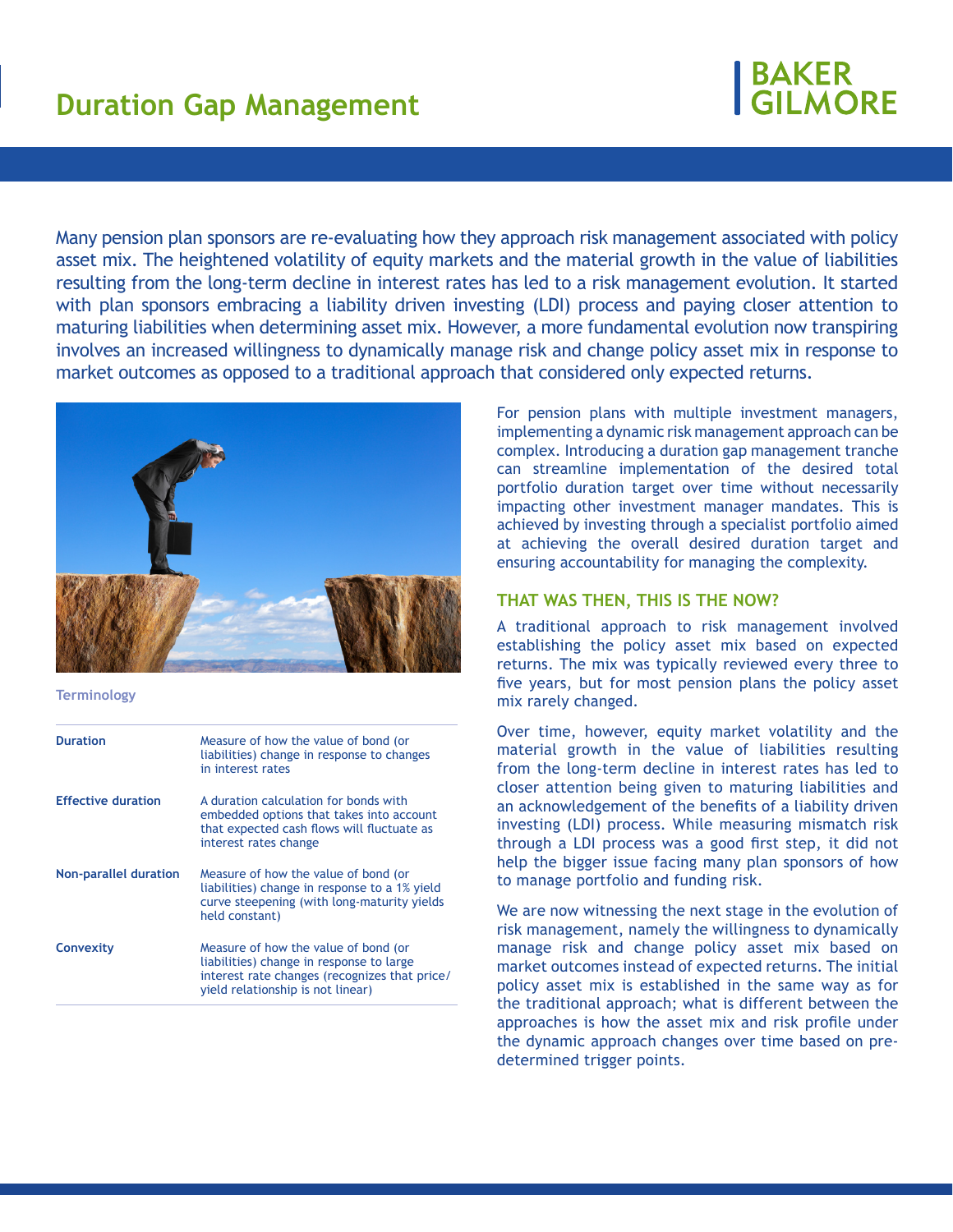Adopting a dynamic approach appears on the surface to solve many of a plan sponsor's challenges, including behavioural influences on the timing of asset mix changes for plan sponsors who have decided to de-risk. However, for pension plans with multiple investment managers it can introduce new challenges associated with the complexity of implementation.

## **RISK MANAGEMENT FRAMEWORK**

What is needed is a dynamic risk management framework to help avoid implementation delays and unnecessary transaction costs. The framework includes:

- 1. Understanding liabilities (cash flows)
- 2. Defining the objectives for the pension plan
- 3. Developing a process to meet the objectives
- 4. Determining the endgame policy asset mix
- 5. Implementing and monitoring the asset mix changes.

To illustrate how such a framework functions in practice, this article includes analysis from recent case studies undertaken by Baker Gilmore & Associates on behalf of plan sponsors.

### **Understanding the plan liabilities**

Since most pension plans have historically had a relatively low allocation to fixed income assets it was not necessary to be too precise with respect to matching fixed income risk factors relative to the liabilities. This was because by far the largest source of risk for the pension plan came from the return-seeking assets, such as equities. Duration was therefore the key liability measure for most pension plans, since there was little perceived benefit of improving the matching precision.

However, as plans have gravitated towards increased allocations to fixed income, additional risk factors such as key rate durations have become increasingly important, since the biggest source of risk is any fixed income mismatch.

The liability profile for a pension plan that was de-risking and planning to increase the fixed income allocation over time is shown in Table 1. The plan sponsor's goal was to invest the fixed income assets in a mix of assets benchmarked against the DEX Universe Index (25% of fixed income) and the DEX Long Bond Index (75% of fixed income).

**Table 1 – Liability risk factors versus benchmark**

| <b>Portfolio</b>                | <b>Effective</b><br><b>Duration</b> | <b>Non-Parallel</b><br><b>Duration</b> | <b>Convexity</b> |
|---------------------------------|-------------------------------------|----------------------------------------|------------------|
| 25% DEX Universe / 75% DEX Long | 11.88                               | 0.79                                   | 1.11             |
| <b>Liabilities</b>              | 11.96                               | 0.82                                   | 1.18             |
| <b>Difference</b>               | $-0.09$                             | $-0.03$                                | $-0.07$          |

Based on the traditional risk factors the fixed income structure appears to be a good match. However, consideration of additional factors, such as key durations, reveals that the benchmark has a very different profile in the longer-dated key rate duration buckets.





#### **Define objectives and process to meet objectives**

The plan sponsor's objective was to reduce the funding volatility and to achieve this through a dynamically managed risk process. The changes to policy asset mix were to be based on the actual improvement in the financial health of the pension plan using pre-determined trigger points. Chart 2 shows the pre-determined triggers based on the plan's funded status. As the funded position improves money is switched from return-seeking assets to matching assets until the endgame policy asset mix is reached when the plan is slightly more than fully funded.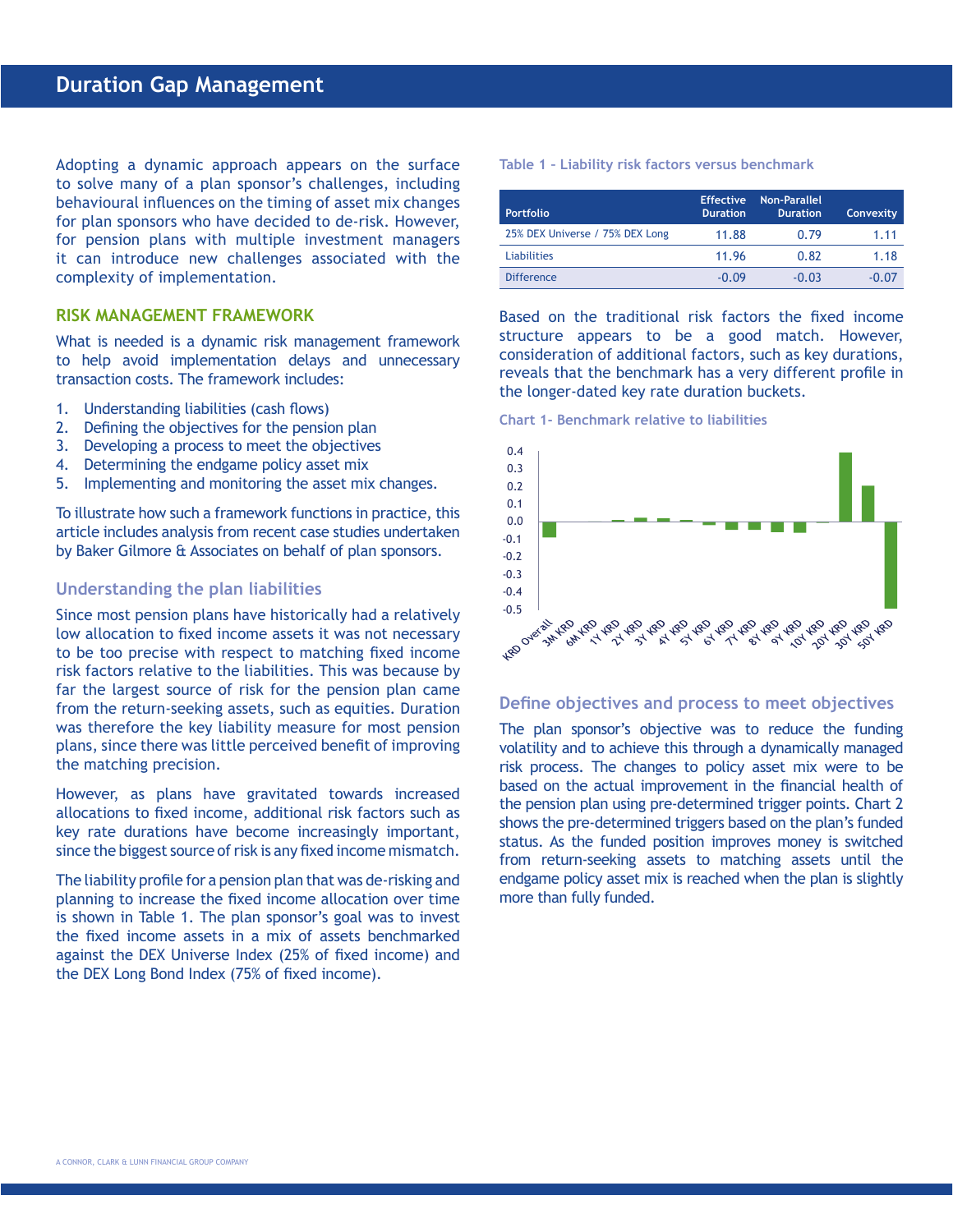

# **Endgame policy asset mix**

The plan sponsor's endgame policy asset mix was 85% matching fixed income assets and 15% return-seeking assets. As noted earlier, analysis of the liability benchmark relative to the liability profile highlighted differences in the longer-dated key rate duration buckets. Following further analysis, it was decided to incorporate an allocation to strip bonds in addition to the DEX Universe and Long Bond allocations. Chart 4 shows that the introduction of strip bonds materially reduces the mismatch of the benchmark relative to the liabilities.

**Chart 4 - Benchmark relative to liabilities – including strips**



**Implementing and monitoring**

As the saying goes:

**It's the little details that are vital. Little things make big things happen. ~** *John Wooden*

Implementation is often an area of least interest for many plan sponsors, but it is vital to the success of a dynamic derisking strategy. The process typically includes:

- 1. Calculation of liability value
- 2. Calculation of asset values
- 3. Review to determine if de-risking triggers have been hit
- 4. Transfer of cash between assets classes when the triggers have been hit
- 5. Adjustments to the risk factors for the fixed income component of the portfolio
- 6. Ongoing reporting to the committee on progress.

There is a direct correlation with the complexity and challenges associated with de-risking implementation and the number of investment manager mandates that a pension plan has. The type of challenges often encountered may include:

- **Calculation of risk exposures:** Determining trigger values and required changes to the overall plan and liability risk factor exposures is complex
- **Communication and co-ordination:** There are many parties involved when triggers prompt changes to the portfolio and/or benchmark that adds to the complexity
- **Rebalancing across multiple managers:** If not executed well, rebalancing may result in unnecessary and costly transactions in multiple-manager structures
- **Information lag:** The receipt of funded status or other trigger information may happen with a considerable lag if the appropriate resources are not in place to calculate and update the asset and liability values
- **Governance structure:** Some governance structures make it difficult to change asset mix in real time due to the decision-making process at the plan sponsor and the limited frequency of meetings.

# **DURATION GAP MANAGEMENT**

The goals of duration gap management are to reduce the complexity associated with the implementation of a dynamic de-risking strategy. The complexity is managed through accountability by having a single investment manager responsible for managing duration and other risk factor exposures between assets and liabilities as dynamic triggers are hit.